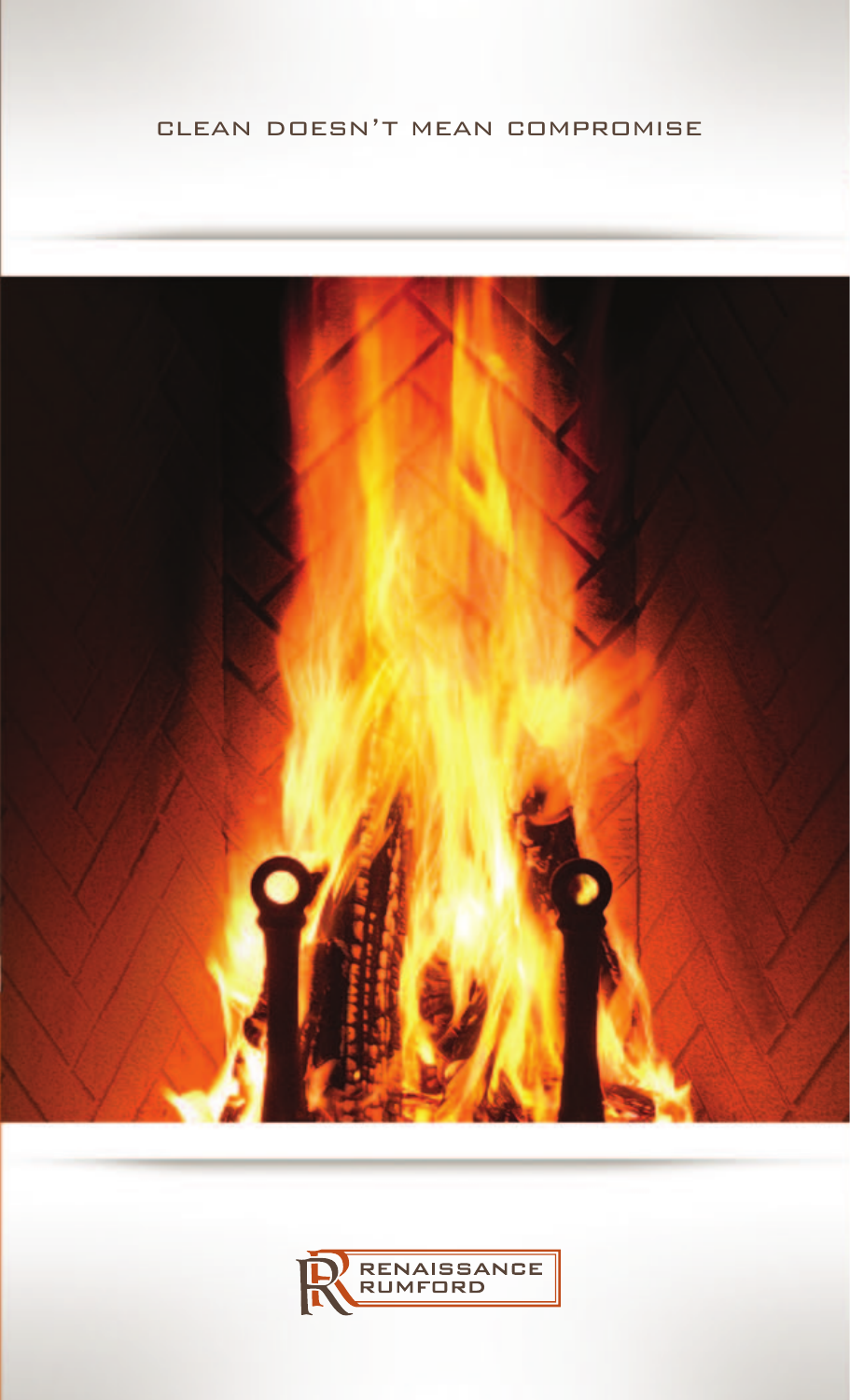

At Renaissance Fireplaces, the romance of wood burning is not limited to the simple pleasure of watching the flames. It's a combination of all senses - the sound of a crackling fire that you can only get from an open hearth, radiant heat that warms you to the core and a natural light source that relaxes your mind as well as your body. Choosing to be environmentally responsible doesn't mean you have to sacrifice ambiance. With the Renaissance Rumford™, you can enjoy a romantic open fire with very low emissions.

Finally, we've brought open fireplaces into the 21st century. Enjoy the enchantment of an open fire and the peace of mind that comes with helping to achieve a more sustainable environment.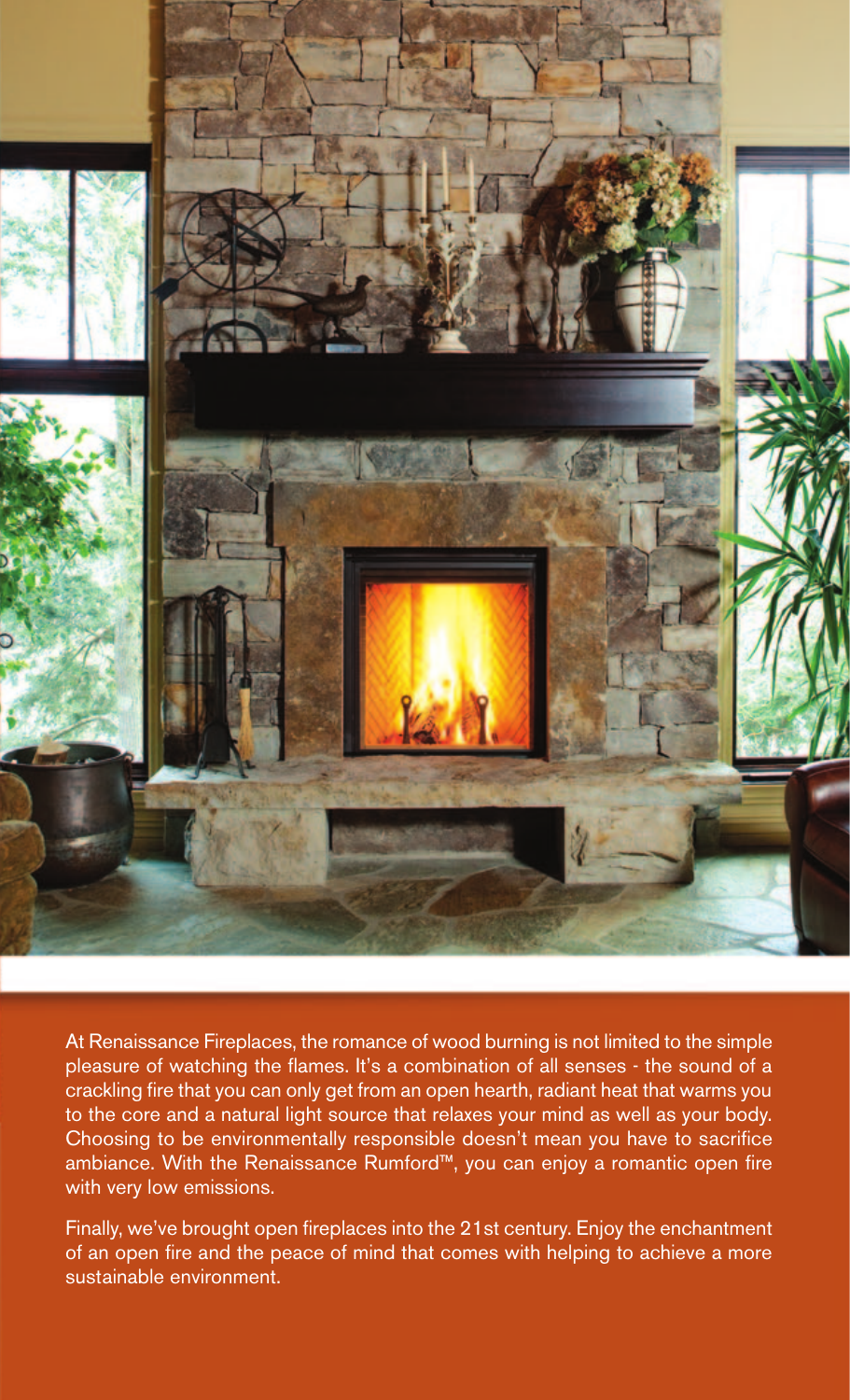

The Renaissance Rumford™ is so clean burning that with normal air dried firewood there is typically no visible smoke within two minutes of lighting the fire, even with the door open. Based on independent certification testing:

- Renaissance emissions with the door open = 3.0 **(3.4\*)** grams/kilogram Approximately 71% less than a typical fireplace with the door open.
- Renaissance emissions with the door closed = 1.0 **(0.75\*)** grams/kilogram Approximately 90% less than a typical fireplace with the door closed.

With its hideaway door, the Renaissance is the ultimate clean face wood burning fireplace. The mechanical parts disappear, leaving a gorgeous herringbone firebox and providing a clean canvas for the finishing designer.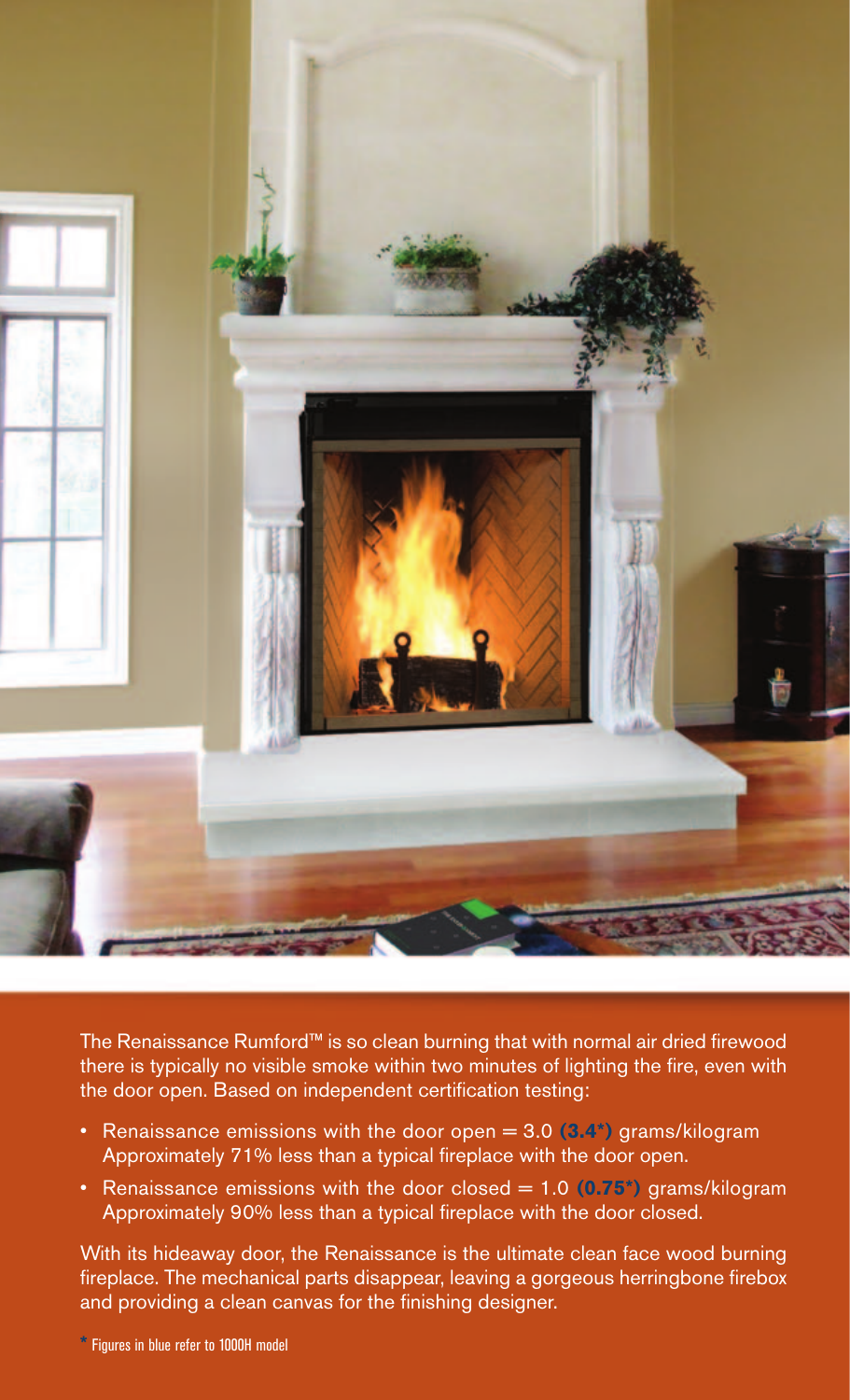### the secret is out

Why does the Renaissance burn so much more cleanly than a regular fireplace?

- The key to lowering emissions is to achieve and maintain very high temperatures which allow volatile gasses and particulates to burn. This is exactly how EPA certified wood burning stoves burn cleanly, but making it happen in an open fireplace is much more difficult.
- There's no simple solution or mystery technology! We've incorporated a wide range of features into the Renaissance that, when combined, make it the cleanest burning open fireplace ever made.
- The Ultimate Bonus is that cleaner fires are more beautiful fires. The Renaissance Rumford's™ fire is so incredibly tall, bright and lively that you need to see it to appreciate it. The Rumford firebox provides a vertical fire viewing experience superior to much larger conventional fireplaces. You can see a live burn on our website.
- The Renaissance is the first open fireplace of its kind; applying modern physics to an ancient element to produce breathtaking fires and a greener planet.



![](_page_3_Picture_7.jpeg)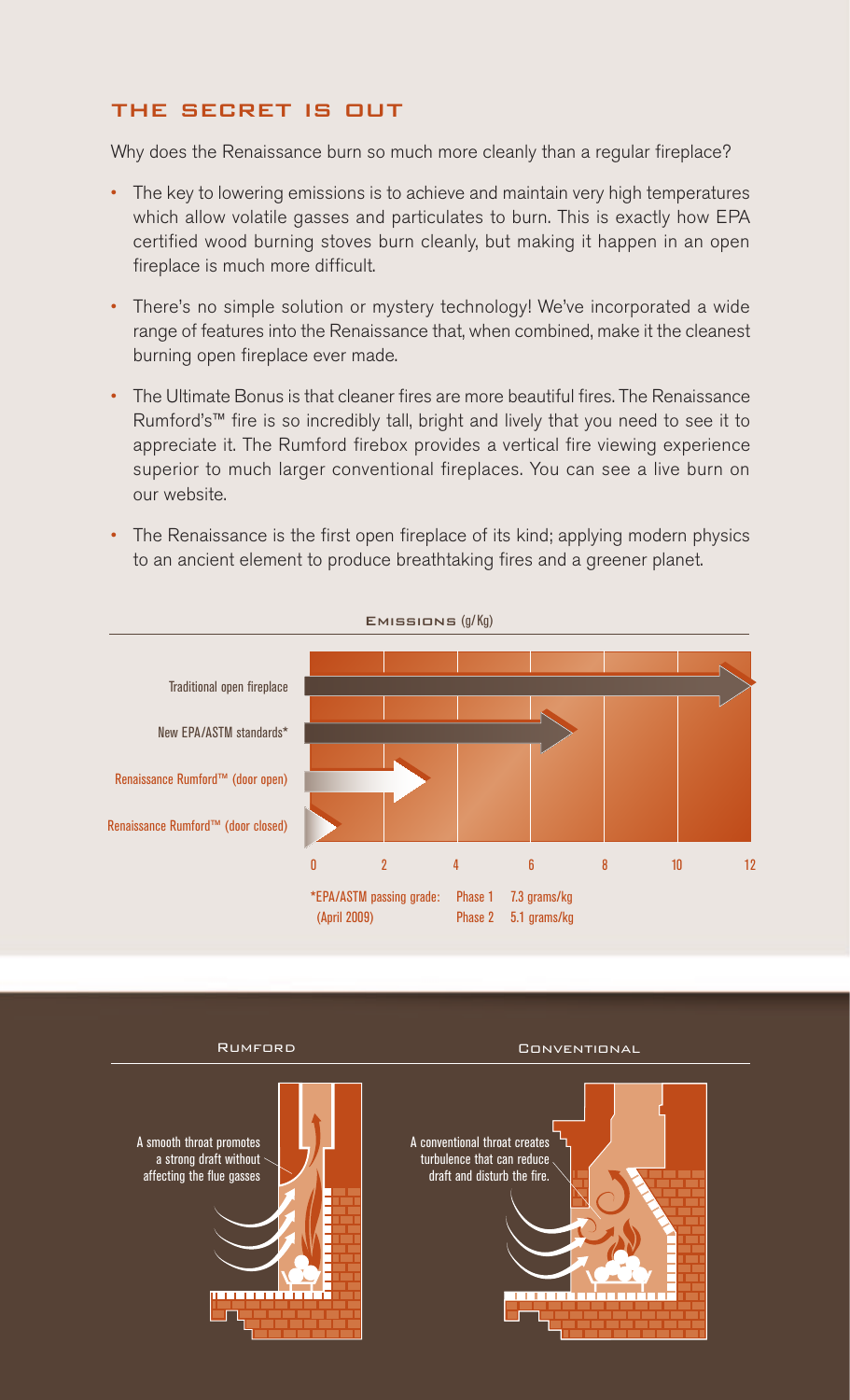# how it works the contract of the contract of the contract of the contract of the contract of the contract of the contract of the contract of the contract of the contract of the contract of the contract of the contract of t

1Count Rumford knew his stuff: we found that classic Rumford firebox proportions produced a vertical fire which concentrated hot combustion gasses while at the same time radiated heat back through the firebox for a hotter fire. Find the fascinating history of Count Rumford on our website.

2We fabricated the Rumford throat from smooth low mass insulating refractory: this promotes smoother air flow into the throat of the firebox and prevents cool room air from lowering combustion temperatures.

Utilizing low mass insulating refractory throughout the unit resulted in hotter fires and lower emissions. Traditional firebrick is durable but it absorbs a lot of heat, making it difficult to achieve the high temperatures necessary for clean combustion.

#### 1000H model only

The<br>The<br>with The Rumford 1000H comes standard with two gravity vents. These vents can be placed in the room with the fireplace or into an adjacent room. An optional in-line blower can be added to increase air movement.

 $\frac{1}{\sqrt{1}}$  was The Renaissance's guillotine door system was designed to be the smoothest operating and sturdiest guillotine fireplace door ever made. When the door is closed emissions plummet to a level equivalent to an EPA certified stove.

> The door is perfectly counterweighted so it can be raised and lowered with one finger and will stop smoothly at any point. The door lifts straight up and completely disappears within the facade above the fireplace, but can also be opened horizontally on a hinge so it can be cleaned easily.

> Insulation, insulation, insulation: No magic here, the Renaissance Rumford™ burns clean because it burns hot. Lots of high temperature insulation is utilized, not only to keep the fire hot, but also to keep the outside of the unit cool and safe.

\*Patent Pending

Rumford Conventional

![](_page_4_Picture_11.jpeg)

A Rumford firebox will maximize the radiant energy of the fire due to its shallow depth and optimally angled sides.

![](_page_4_Picture_13.jpeg)

A conventional firebox allows a fraction of the radiant heat out because of the depth of the firebox and the minimal angle of the walls. Unit Dimensions and Clearances

#### Blue outline indicates that these are 1000H model parts only

![](_page_4_Figure_17.jpeg)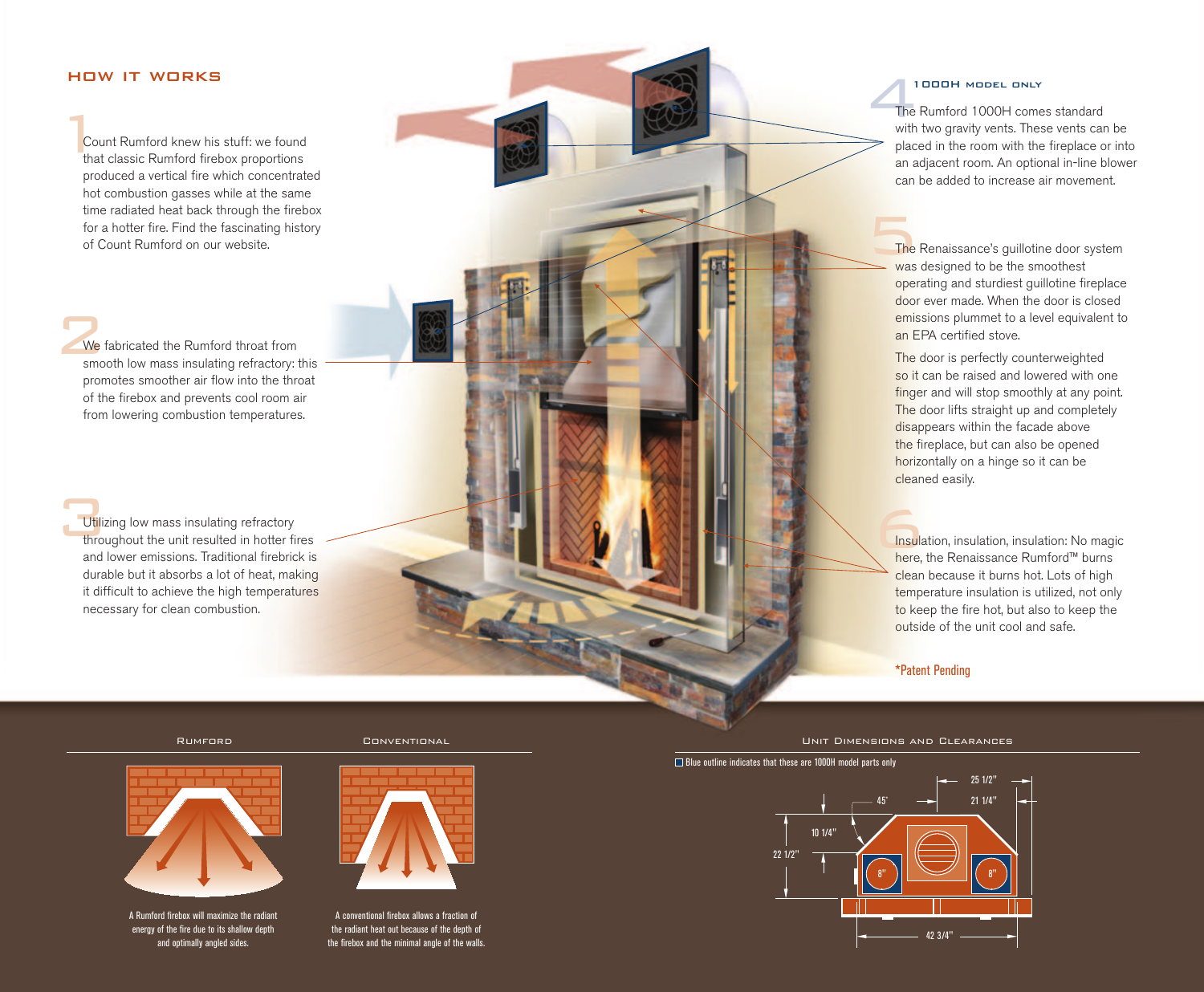# **how it would be it works built to last**

Every part of the Renaissance has been engineered to meet the highest standards for durability. Here are a few of the many features that make it so resilient.

#### ceramic glass hideaway door

Making the mechanical components durable enough that they never need to be serviced requires expensive hardware, detailed engineering and precision laser fabrication. The entire guillotine mechanism can be removed and serviced at any time, even after the fireplace has been fully finished.

#### the firebox and throat

The entire firebox and throat are lined with Skamol which is durable at the highest temperatures achieved in the Renaissance. Extensive (actually abusive) testing in our laboratory has indicated that not only will it withstand high temperatures; it will retain its shape and appearance when used on a daily basis.

#### heavy duty construction

A typical pre-fabricated wood burning fireplace weighs less than 200lbs, often closer to 100. Much of the Renaissance's 600lbs comes from heavy steel construction, but it is still lightweight enough that it can sit on normal flooring and doesn't require a foundation. With 20 years of experience fabricating clean burning built-in stoves, we know how they are used, and abused, in the field. The Renaissance is engineered to be used on a daily basis and last as long as your home.

#### the chimney

The Renaissance is certified with Model RIS chimney which is listed to UL 103HT, the most stringent UL Standard for wood burning chimneys. Model RIS has a lifetime replacement warranty, even in the event of a chimney fire.

#### built-in fire screen

The built-in screen is easy to raise and lower and locks in place when raised. The mesh is fine enough that it won't take away from your view of the fire, but strong enough to stop a rolling log.

![](_page_5_Figure_12.jpeg)